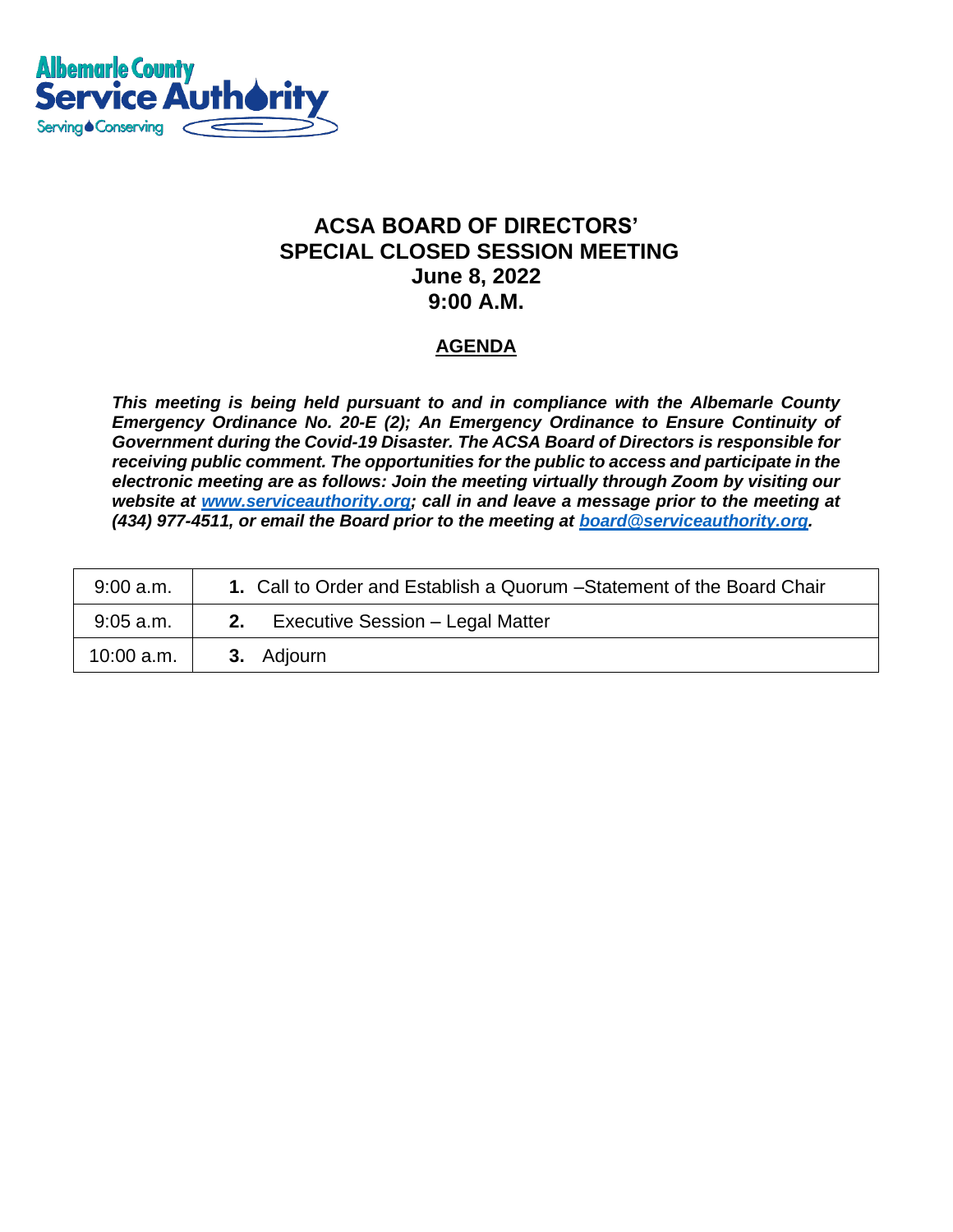

### **ALBEMARLE COUNTY SERVICE AUTHORITY**

#### **STATEMENT OF CHAIR TO OPEN June 8, 2022 SPECIAL CLOSED SESSION MEETING**

This meeting today is being held pursuant to and in compliance with the Albemarle County Ordinance No. 20-A (16); an Ordinance to Ensure the Continuity of Government During the COVID-19 Disaster.

The Directors who are electronically present at this meeting are.... **(Name the directors electronically present for the meeting)**

The opportunities for the public to access and participate in the electronic meeting are posted on the ACSA's website. Participation will include the opportunity to comment on those matters for which comments from the public will be received.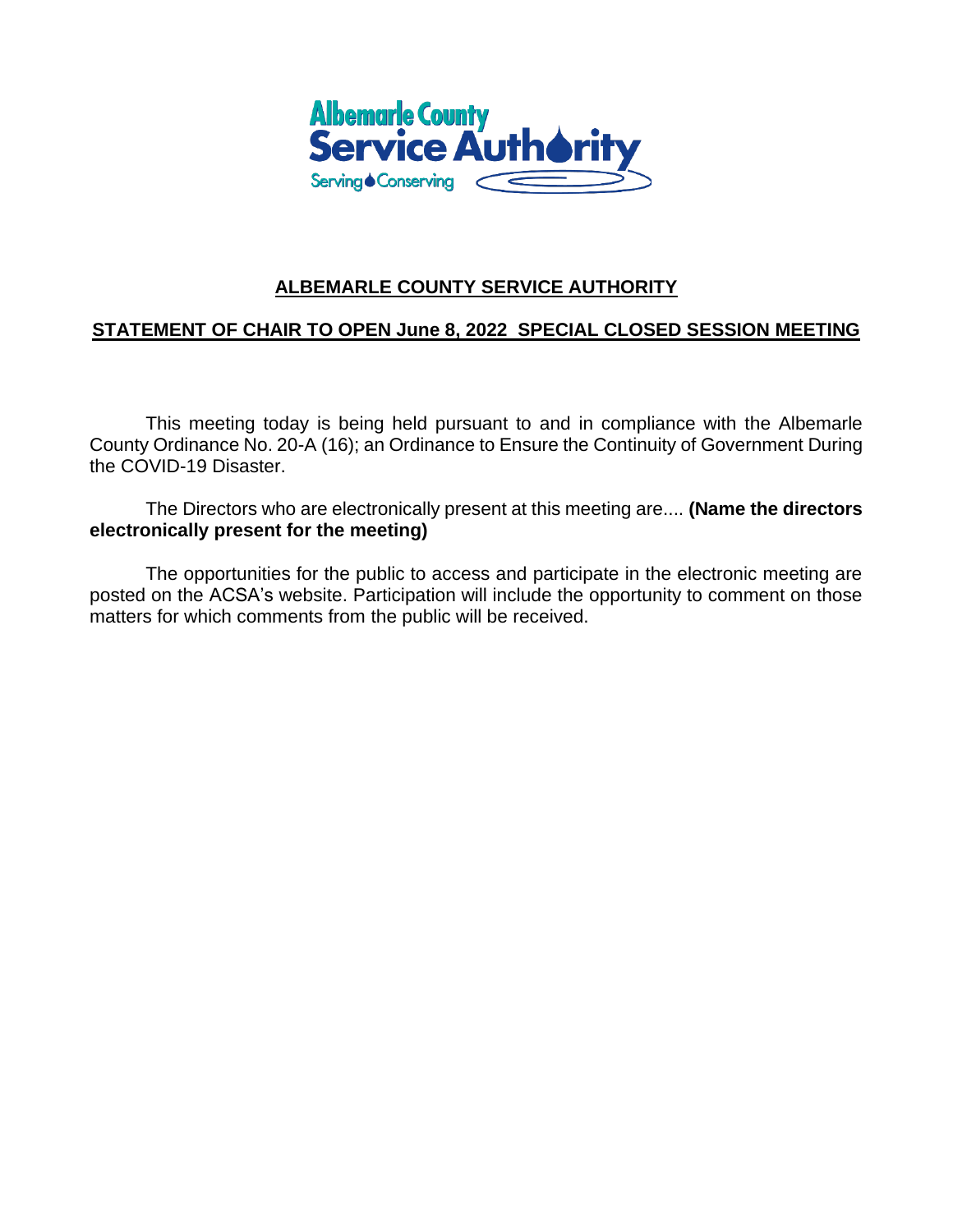

**MOTION: MOTION: MEETING DATE:** June 8, 2022

**SECOND:** 

# **RESOLUTION**

BE IT RESOLVED by the Board of Directors of the Albemarle County Service Authority that the Board needs to enter into Executive Session to consider the following matter:

1. Pursuant to Va. Code §2.2-3711 A (7) for consultation with legal counsel and briefings by staff members or consultants pertaining to actual or probable litigation, the specific legal matter being a dispute with Metra Industries, Inc. over a construction contract.

**VOTE:** 

**AYES:** 

**NAYS:**

(For each nay vote, the substance of the departure from the requirements of the Act should be described).

**ABSENT DURING VOTE:**

### **ABSENT DURING EXECUTIVE MEETING:**